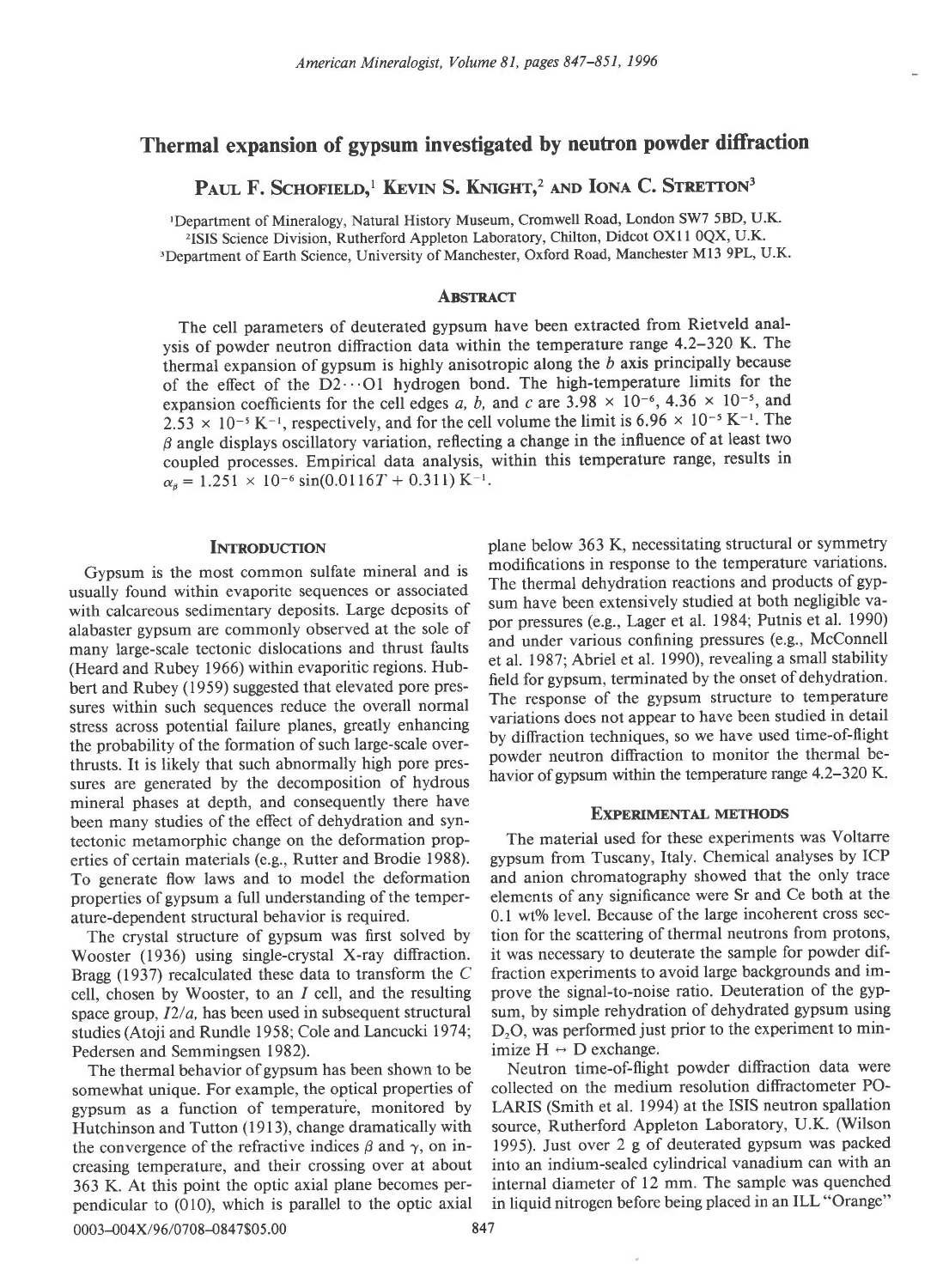

FIGURE 1. Neutron powder diffraction profile of gypsum at 4.2 K. The dots represent the observed data, and the solid line represents the calculated profile. The limits on the residual plot are  $\pm 3\sigma$ .

cryostat and cooled to 4.2 K. Diffraction patterns were collected for a total of 350  $\mu$ A-h, initially at 4.2 K, then at l0 K, and subsequently at intervals of l0 K up to 320 K, with an equilibration time of 5 min. A series of four isothermal experiments were performed at 330 K as a check for the onset of dehydration.

Data in the time-of-flight range  $3500-19250 \mu s$  in the backscattering detector bank ( $2\theta = 145^{\circ}$ ) were "binned" as  $\Delta t/t = 0.001$ , background subtracted, normalized to the incident flux distribution using the isotropic incoherent scattering from a vanadium rod, and were finally corrected for absorption and self scattering. These data were subsequently used in Rietveld profile refinement.

## DATA REFINEMENT

The cell parameters used in the calculation of the thermal expansion were calculated during Rietveld profile refinements, which were performed using the dedicated time-of-flight package TFI4LS (David et al. 1993) based on the Cambridge Crystallographic Subroutine Library. The first refinement was performed on the data collected at 4.2 K using the coherent scattering lengths from Sears (1992) (Ca 4.70,5 2.847, O 5.803, and D 6.671 fm), with the starting model based on the coordinates of Pedersen and Semmingsen (1982). The calculated parameters for

this refinement were then used as the initial data set for the subsequent refinement, in this case for the profile at l0 K, and so on for the remaining temperatures.

Figure I shows the final fit to the data for deuterated gypsum at 4.2 K, with the dots representing the diffraction data and the solid line showing the calculated profile. The difference between the difraction profiles divided by the estimated standard deviation is shown with the horizontal dotted lines reflecting  $\pm 3\sigma$ , and agreement factors  $R_p = 2.84$ ,  $R_{wp} = 2.25$ , and  $R_{exp} = 1.49\%$  are for 1779 observations and 4l variables. The large incoherent scattering of neutrons caused by H can be used to assess the degree of deuteration of the gypsum used in this study. The low background intensity indicates that the deuteration of the gypsum was very high, and attempts to refine the data by incorporating protons within the model indicated that the D content was above 99% of the expected total.

#### LATTICE EXPANSION

The lattice parameters, extracted from the Rietveld analyses, for gypsum within the temperature range 4.2- 320 K are given in Table 1 and displayed in Figure 2. These data show that the thermal expansion of gypsum is extremely anisotropic, with the  $b$  lattice parameter in-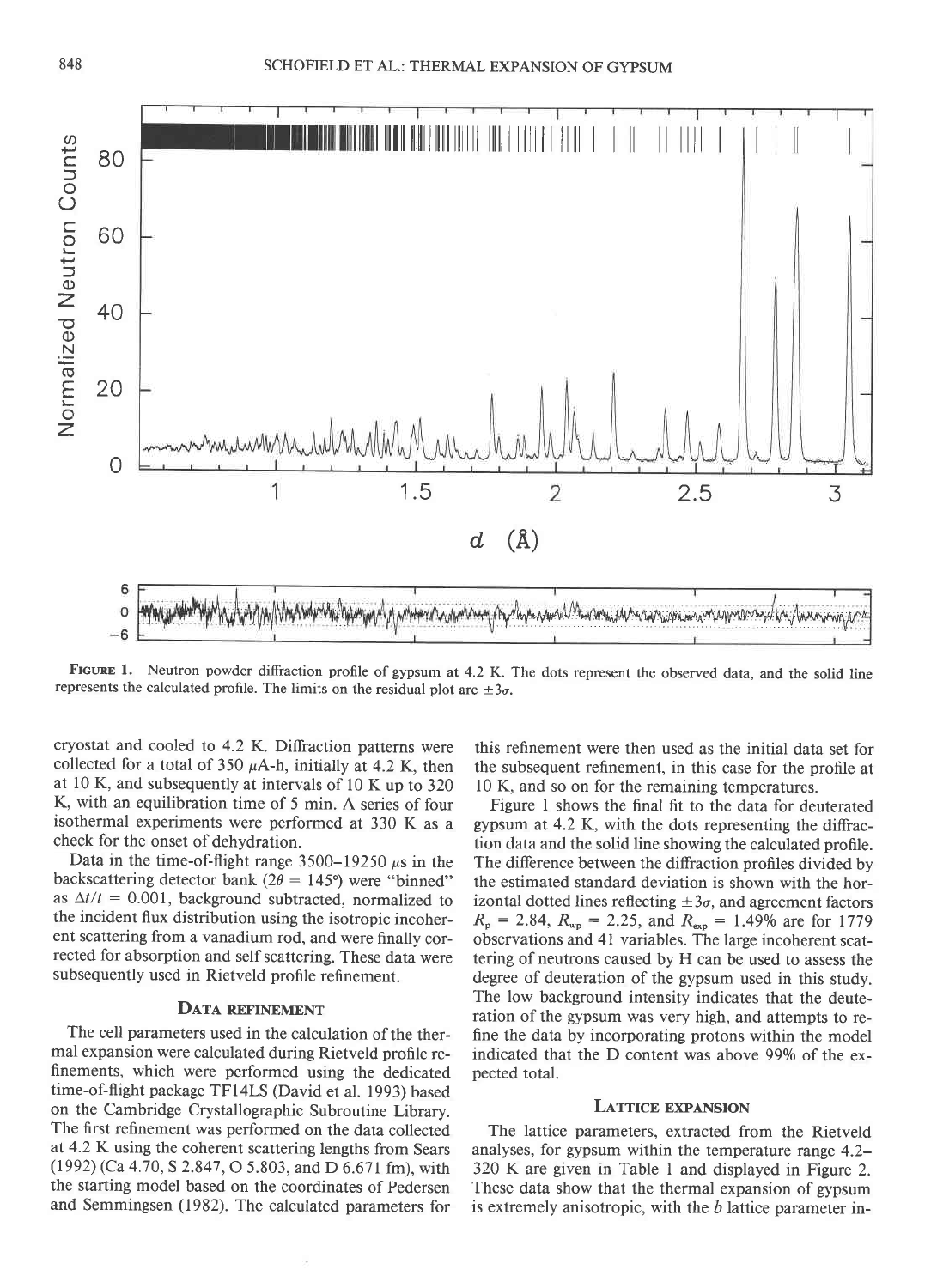TABLE 1, The lattice parameters of deuterated gypsum from 4.2 to 320 K

| T(K) | a (Å)     | b (Å)      | c(A)      | $\beta$ (°) | $V(\AA^3)$ |
|------|-----------|------------|-----------|-------------|------------|
| 4.2  | 5.6740(5) | 15.1049(2) | 6.4909(4) | 118.513(2)  | 488.83(8)  |
| 10   | 5.6741(5) | 15.1049(2) | 6.4910(4) | 118.514(2)  | 488.84(8)  |
| 20   | 5.6741(5) | 15.1053(2) | 6.4911(4) | 118.513(2)  | 488.87(8)  |
| 30   | 5.6741(5) | 15.1054(2) | 6.4911(4) | 118.513(2)  | 488.87(8)  |
| 40   | 5.6740(5) | 15.1056(2) | 6.4914(4) | 118.512(2)  | 488.88(8)  |
| 50   | 5.6739(5) | 15.1058(2) | 6.4917(4) | 118.512(2)  | 488.92(8)  |
| 60   | 5.6737(5) | 15.1060(2) | 6.4922(4) | 118.510(2)  | 488.96(8)  |
| 70   | 5.6737(5) | 15.1065(2) | 6.4929(4) | 118.510(2)  | 489.03(8)  |
| 80   | 5.6738(5) | 15.1079(2) | 6.4936(4) | 118.510(2)  | 489.15(8)  |
| 90   | 5.6737(5) | 15.1091(2) | 6.4946(4) | 118.510(2)  | 489.25(8)  |
| 100  | 5.6737(5) | 15.1108(2) | 6.4956(4) | 118.503(2)  | 489.39(8)  |
| 110  | 5.6739(5) | 15.1126(2) | 6.4966(4) | 118.501(2)  | 489.55(8)  |
| 120  | 5.6739(5) | 15.1151(2) | 6.4979(4) | 118.499(2)  | 489.74(8)  |
| 130  | 5.6740(5) | 15.1174(2) | 6.4991(4) | 118.499(2)  | 489.92(9)  |
| 140  | 5.6741(5) | 15.1205(2) | 6.5004(4) | 118.497(2)  | 490.13(9)  |
| 150  | 5.6742(5) | 15.1236(2) | 6.5018(4) | 118.495(2)  | 490.36(9)  |
| 160  | 5.6744(5) | 15.1268(2) | 6.5032(4) | 118.495(2)  | 490.58(9)  |
| 170  | 5.6745(5) | 15.1305(2) | 6.5046(4) | 118.494(2)  | 490.82(9)  |
| 180  | 5.6745(5) | 15.1347(2) | 6.5061(4) | 118.492(2)  | 491.08(9)  |
| 190  | 5.6746(5) | 15.1388(2) | 6.5074(4) | 118.491(2)  | 491.33(9)  |
| 200  | 5.6749(5) | 15.1427(2) | 6.5091(4) | 118.491(2)  | 491.60(9)  |
| 210  | 5.6751(6) | 15.1478(2) | 6.5104(4) | 118.491(2)  | 491.89(9)  |
| 220  | 5.6752(6) | 15.1524(2) | 6.5119(4) | 118.491(2)  | 492.16(9)  |
| 230  | 5.6754(6) | 15.1571(2) | 6.5135(4) | 118.491(2)  | 492.45(9)  |
| 240  | 5.6755(6) | 15.1618(2) | 6.5150(4) | 118.490(2)  | 492.73(9)  |
| 250  | 5.6757(6) | 15.1677(2) | 6.5164(4) | 118.490(2)  | 493.04(9)  |
| 260  | 5.6759(6) | 15.1722(2) | 6.5180(5) | 118.489(2)  | 493.3(1)   |
| 270  | 5.6759(6) | 15.1777(2) | 6.5195(5) | 118.489(2)  | 493.6(1)   |
| 280  | 5.6762(6) | 15.1833(2) | 6.5211(5) | 118.491(2)  | 493.9(1)   |
| 290  | 5.6763(6) | 15.1893(2) | 6.5228(5) | 118.491(2)  | 494.3(1)   |
| 300  | 5.6765(6) | 15.1952(3) | 6.5243(5) | 118.491(2)  | 494.6(1)   |
| 310  | 5.6768(6) | 15.2008(3) | 6.5260(5) | 118.493(2)  | 494.9(1)   |
| 320  | 5.6769(6) | 15.2074(3) | 6.5277(5) | 118.494(2)  | 495.3(1)   |



creasing by  $0.1025$  Å and the *a* and *c* lattice parameters increasing by 0.0029 and 0.0368 A, respectively. The increase in the volume is  $6.47 \text{ Å}^3$ , which represents some 1.3% of the volume at 4.2 K and principally reflects the anisotropy along the b axis.

On increasing temperature the a cell parameter indicates an apparent negative thermal expansion below 90 K, whereas above 90 K it increases more regularly as a function of temperature. This cannot, however, be fully clarified at this stage and may simply result from the small total expansion along a and the subsequent proportionally large error. Both the  $b$  and  $c$  cell parameters vary more regularly, with little initial response followed by a near-linear increase as a function of increasing temperature. Note that the onset of significant expansion does not occur at the same temperature for these cell edges, with  $a$ ,  $b$ , and  $c$  showing minimal or no increases below about 100, 80, and 50 K, respectively.

The  $\beta$  angle also displays an unusual variation as a function of increasing temperature, which is oscillatory over the temperature range investigated, yet the maximum variation is only 0.024. With minimal variation below about 40 K, the  $\beta$  angle decreases almost linearly until about 200 K, where it remains fairly constant before showing a rapid increase above about 270 K. These anomalous behaviors in both the a cell parameter and

FIGURE 2. Variation of the lattice parameters of gypsum within the temperature range 4.2–320 K. The raw data are shown with the calculated fits employing Einstein functions for all parameters except the  $\beta$  angle, which was empirically fitted by a cosine function.

the  $\beta$  angle are not evident in the volume expansion, which appears to vary in the expected manner and is dominated by the large anisotropy along the  $b$  axis.

All the unit-cell parameters are well fitted to an Einstein expression of the form  $X = X_0 + K/(e^{i\theta/T} - 1)$ , where  $X_0$  is the parameter X at 0 K, K is the Einstein constant,  $T$  is the temperature in kelvins between 4.2 and 330, and  $\vartheta$  is the effective Einstein temperature. Because the  $\beta$  cell angle showed oscillatory behavior it was fitted empirically with a general cosine function of the form  $\beta = \beta' +$ A cos( $\omega T + \phi$ ), oscillating around  $\beta'$  with amplitude A, effective angular frequency  $\omega$ , and phase shift  $\phi$ . Because of the uncertainty of the trend shown by the  $a$  lattice parameter below 50 K these data were excluded from the fitting procedure. These fits and the raw data are displayed graphically in Figure 2 and are tabulated with the associated errors derived from the fitting process in Table 2.

The instantaneous (isobaric) thermal expansion is related to the unit-cell parameter x, where  $\alpha_x = (1/x_0)(\delta x)$  $\delta T$ ) and  $x_0$  is the magnitude of parameter x at 0 K. At high temperatures  $e^{\theta/T} \approx 1 + (\theta/T)$ , using a Taylor's ex-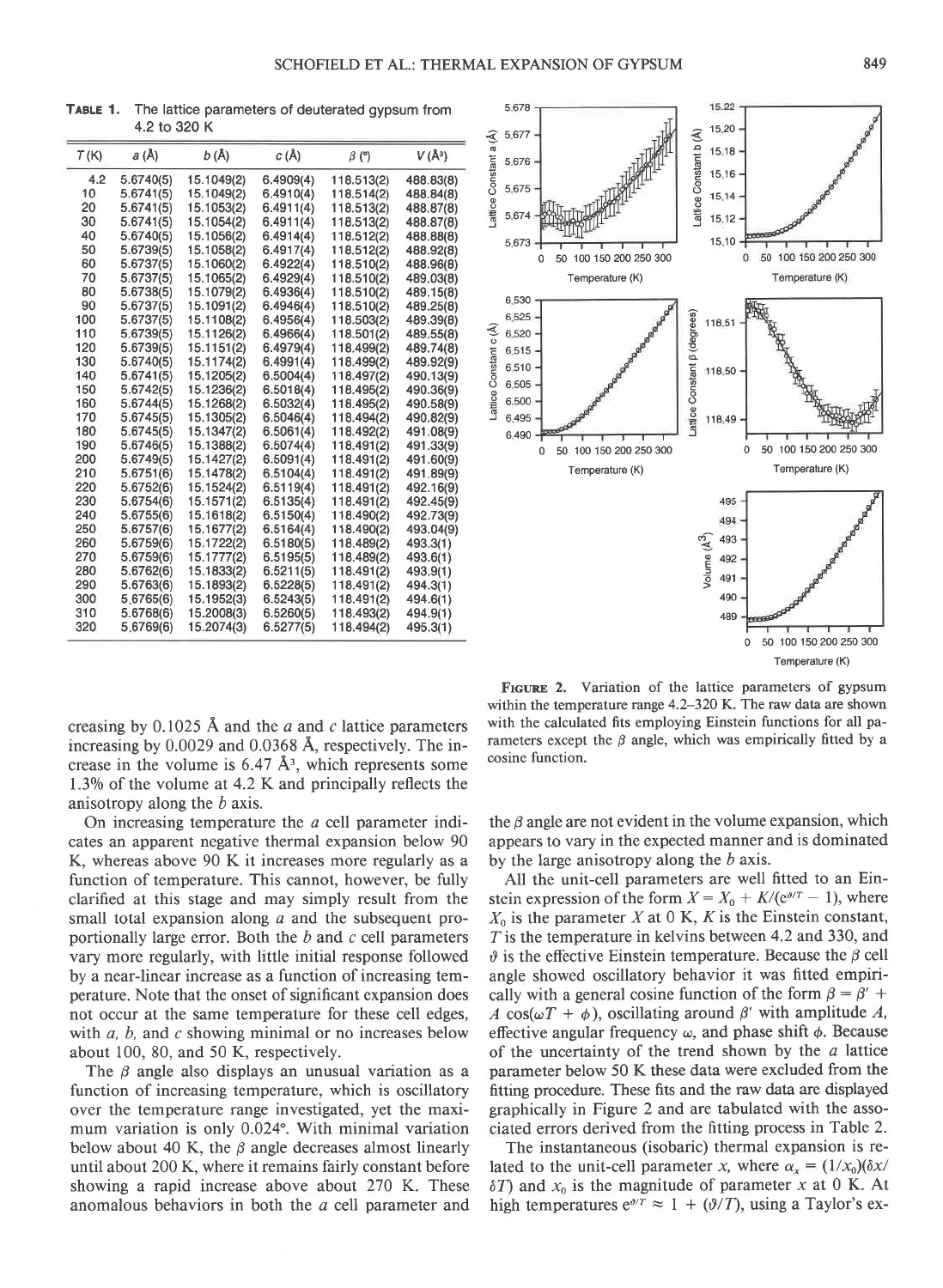| TABLE 2. | Tabulated results and errors from the data-fitting |  |  |
|----------|----------------------------------------------------|--|--|
|          | procedures                                         |  |  |

|   | Λö              |           | $\vartheta$ (K) |
|---|-----------------|-----------|-----------------|
| а | 5.67371(4) Å    | 0.010(1)  | 461(24)         |
| b | 15.1059(2) Å    | 0.282(7)  | 428(5)          |
| с | 6.4911(4) Å     | 0.0370(5) | 225(2)          |
| v | 488.89(1) $A^3$ | 11.0(2)   | 322(4)          |

Note:  $X_0$ , K, and  $\vartheta$  represent the 0 K cell-parameter value, the Einstein constant, and the effective Einstein temperatures, respectively. The data from the empirical cosine fit to the  $\beta$ -angle variation reflect oscillation about  $\beta'$  [118.5021(4)], amplitude A [0.0128(4)], effective angular frequency  $\omega$  [0.0116(4)], and phase shift  $\phi$  [0.310(95)].

pansion, and consequently  $(1/x_0)(\delta x/\delta T) \approx K/(x_0 \vartheta) \cdot [1 +$ 

$$
(\vartheta/T)], \text{ giving, for the cell parameters}
$$

$$
\alpha_a = \left(\frac{1}{a_0}\right) \left(\frac{\delta a}{\delta T}\right) \approx \frac{K}{(a_0 \vartheta)} \left[1 + \left(\frac{\vartheta}{T}\right)\right]
$$

$$
= 3.98 \times 10^{-6} \left[1 + \left(\frac{\vartheta}{T}\right)\right]
$$
(1)

$$
\alpha_b = \left(\frac{1}{b_0}\right) \left(\frac{\delta b}{\delta T}\right) \approx \frac{K}{(b_0 \vartheta)} \cdot \left[1 + \left(\frac{\vartheta}{T}\right)\right]
$$
  
4.36 × 10<sup>-5</sup>  $\left[1 + \left(\vartheta\right)\right]$  (3)

$$
=4.36\times10^{-5}\left[1+\left(\frac{\vartheta}{T}\right)\right]
$$
 (2)

$$
\alpha_c = \left(\frac{1}{c_0}\right) \left(\frac{\delta c}{\delta T}\right) \approx \frac{K}{(c_0 \vartheta)} \cdot \left[1 + \left(\frac{\vartheta}{T}\right)\right]
$$

$$
= 2.53 \times 10^{-5} \left[1 + \left(\frac{\vartheta}{T}\right)\right]
$$
(3)

$$
\alpha_V = \left(\frac{1}{V_0}\right) \left(\frac{\delta V}{\delta T}\right) \approx \frac{K}{(V_0 \vartheta)} \cdot \left[1 + \left(\frac{\vartheta}{T}\right)\right]
$$

$$
= 6.96 \times 10^{-5} \left[1 + \left(\frac{\vartheta}{T}\right)\right] \tag{4}
$$

and the instantaneous thermal expansion for the  $\beta$  cell angle is

$$
\alpha_{\beta} = (1/\beta_0)(\delta\beta/\delta T) = -(A\omega/\beta_0)\sin(\omega T + \phi)
$$
  
= 1.251 × 10<sup>-6</sup>sin(0.0116T + 0.311) (5)

reflecting the change in sign of the thermal expansion.

The influence of the temperature on the thermal expansion can be seen from Equations 1 to 5. For  $a, b, c$ , and  $V$  the rate of decrease of the thermal expansion coefficient decreases as the temperature increases, leading to high-temperature limits of  $3.98 \times 10^{-6}$ ,  $4.36 \times 10^{-5}$ ,  $2.53 \times 10^{-5}$ , and  $6.96 \times 10^{-5}$  K<sup>-1</sup>, respectively.

Gypsum can be considered to be a layered structure, with layers parallel to the (010) face. Two sheets comprising  $SO_4^{2-}$  units are bound together by  $CaO_8$  polyhedra, with six O atoms shared with the  $SO<sub>4</sub><sup>2</sup>$  groups and two O atoms with  $H_2O$  molecules. These pairs of layers are weakly bound together by a layer of  $H_2O$  molecules, which

| $\theta$ (K)               |                | x                                                                                                                                | V           | z           | $B(\AA^2)$ |  |
|----------------------------|----------------|----------------------------------------------------------------------------------------------------------------------------------|-------------|-------------|------------|--|
| 61(24)                     | 4.2 K*         |                                                                                                                                  |             |             |            |  |
| 28(5)                      | Ca             | 0.50                                                                                                                             | 0.07996(18) | 0.25        | 0.098(25)  |  |
| 25(2)                      | s              | 0.00                                                                                                                             | 0.07667(24) | 0.75        | 0.104(43)  |  |
| 22(4)                      | 01             | 0.96413(26)                                                                                                                      | 0.13282(8)  | 0.55028(23) | 0.297(18)  |  |
| e Einstein                 | O <sub>2</sub> | 0.75763(27)                                                                                                                      | 0.02194(9)  | 0.66427(22) | 0.280(20)  |  |
| . The data                 | Ow             | 0.38342(29)                                                                                                                      | 0.18240(10) | 0.46179(24) | 0.318(18)  |  |
| oscillation                | D1             | 0.25369(30)                                                                                                                      | 0.16662(9)  | 0.50769(28) | 1.428(22)  |  |
| frequency                  | D <sub>2</sub> | 0.40549(33)                                                                                                                      | 0.24481(10) | 0.49322(28) | 1.288(25)  |  |
|                            | 150 K          |                                                                                                                                  |             |             |            |  |
|                            | Сa             | 0.50                                                                                                                             | 0.07984(21) | 0.25        | 0.207(32)  |  |
|                            | s              | 0.00                                                                                                                             | 0.07695(29) | 0.75        | 0.237(56)  |  |
|                            | O1             | 0.96371(33)                                                                                                                      | 0.13292(10) | 0.55070(29) | 0.602(25)  |  |
|                            | O <sub>2</sub> | 0.75753(33)                                                                                                                      | 0.02170(12) | 0.66443(27) | 0.518(26)  |  |
|                            | Ow             | 0.38222(38)                                                                                                                      | 0.18229(13) | 0.46024(33) | 0.795(26)  |  |
| $,\vartheta)$ $\cdot$ [1 + | D <sub>1</sub> | 0.25341(41)                                                                                                                      | 0.16210(12) | 0.50655(36) | 1.911(31)  |  |
|                            | D <sub>2</sub> | 0.40493(42)                                                                                                                      | 0.24446(12) | 0.49252(36) | 1.728(34)  |  |
|                            | 320K           |                                                                                                                                  |             |             |            |  |
|                            | Сa             | 0.5                                                                                                                              | 0.07864(32) | 0.25        | 0.570(57)  |  |
|                            | s              | 0.0                                                                                                                              | 0.07872(42) | 0.75        | 0.504(50)  |  |
|                            | О1             | 0.96164(50)                                                                                                                      | 0.13263(15) | 0.55120(43) | 1.177(43)  |  |
|                            | O <sub>2</sub> | 0.75714(48)                                                                                                                      | 0.02154(18) | 0.66527(39) | 0.970(41)  |  |
| (1)                        | Ow             | 0.37837(60)                                                                                                                      | 0.18255(21) | 0.46544(54) | 1.749(49)  |  |
|                            | D1             | 0.25043(64)                                                                                                                      | 0.16150(20) | 0.50086(61) | 3.520(66)  |  |
|                            | D2             | 0.40225(69)                                                                                                                      | 0.24347(20) | 0.49003(61) | 3.074(66)  |  |
|                            |                | <i>Note:</i> At 4.2 K, $R_{\text{o}} = 2.84$ , $R_{\text{wo}} = 2.25$ , and $R_{\text{exo}} = 1.49\%$ ; at 150 K, $R_{\text{o}}$ |             |             |            |  |

*Note:* At 4.2 K,  $R_p = 2.84$ ,  $R_{wp} = 2.25$ , and  $R_{exp} = 1.49\%$ ; at 150 K,  $R = 2.60$ ,  $R_{wp} = 2.09$ , and  $R_{exp} = 1.30\%$ .<br>2.19, and  $R_{exp} = 1.30\%$ .

. Refer to David et al. (1993) for definition of discrepancy indices.

explains the perfect {010} cleavage. Seidl et al. (1969) showed that although the  $H<sub>2</sub>O$  molecules are equivalent, they are significantly distorted in comparison to the geometry of free  $H_2O$  molecules. The H-O-H bond angle of these  $H<sub>2</sub>O$  molecules is 107.5°, the two nonequivalent H-O bonds are  $0.959$  and  $0.942$  Å, and although the longest  $O-H \cdots O$  hydrogen bond approximates linearity with an angle of 177.2°, the shortest hydrogen bond possesses an angle of 170.9" (Pedersen and Semmingsen 1982). Atomic coordinates, isotropic displacement factors, bond lengths, and bond angles extracted from the Rietveld analysis for the temperatures 4.2, 150, and 320 K are shown in Tables 3 and 4.

From the structure it can be seen that the response of the  $D<sub>2</sub>O$  molecules to temperature increases depicts the behavior of the thermal expansion of gypsum. Indeed, the hydrogen bond  $D2 \cdots O1$  acts almost totally along b, binding the layers together, and the thermal response of this weak interaction amounts to an increase of 0.039 A, resulting in a total  $D2 \cdot 01$  effect of 0.078 Å per unit cell. This reflects about 75% of the expansion along  $b$  and when coupled with the expansion of the polyhedral layers, with a large component of the Ca-Ow bond along  $b$ , is the principal cause of the large expansion along this axis. Further expansion along the  $b$  axis may be hindered by the inability of the D-O-D angle of the  $D_2O$  molecule to further distort and the compensatory decrease of the Ow-D2 bond.

TABLE 3, Atomic coordinates and isotropic displacement factors for deuterated gypsum at 4.2,150, and 320 K